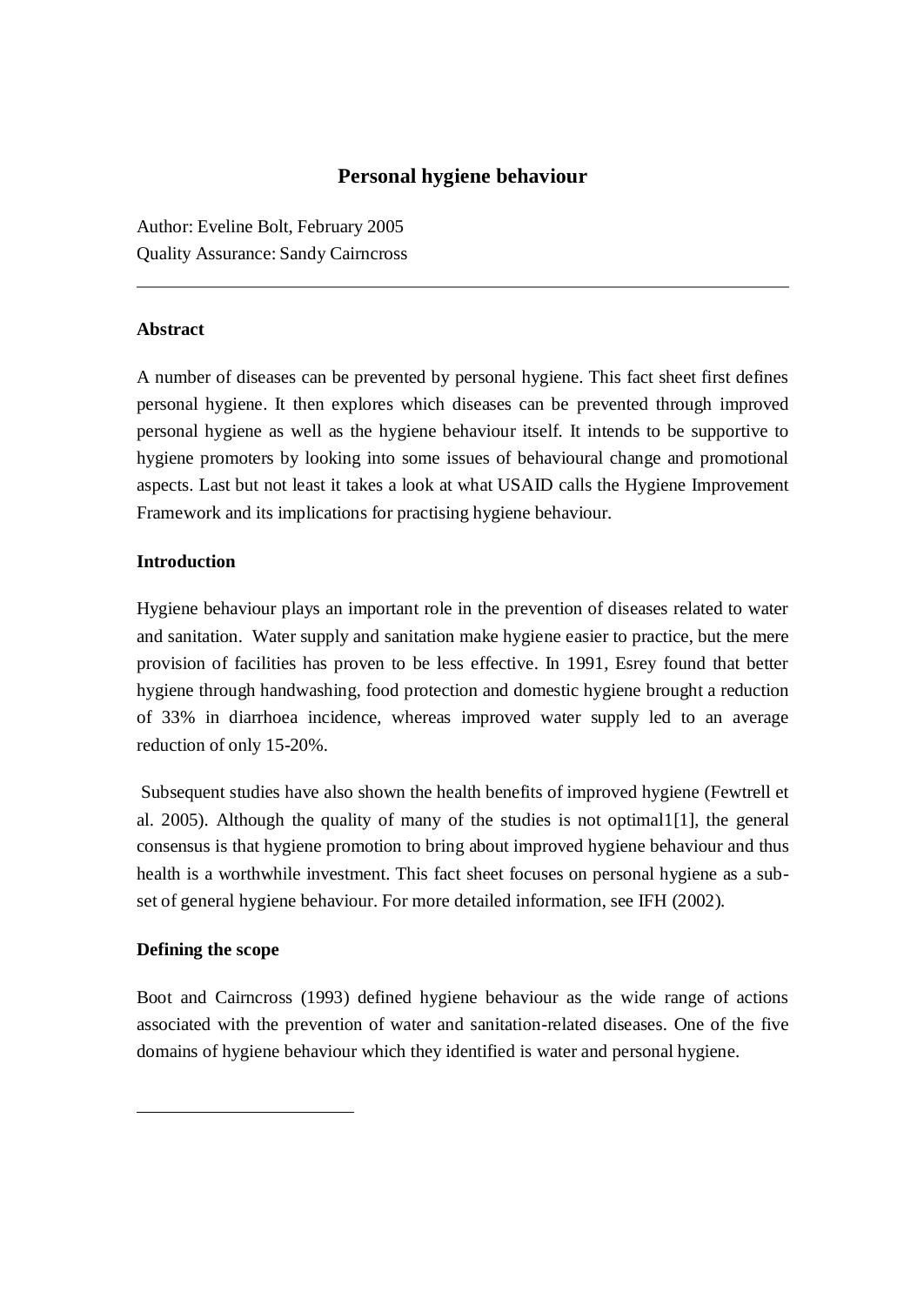### **Five behavioural domains**

- **1. Disposal of human faeces**
- **2. Use and protection of water sources**
- **3. Water and personal hygiene**
- **4. Food hygiene**
- **5. Domestic and environmental hygiene**

Boot and Cairncross do not really define personal hygiene, but describe it to include the following behaviours:

- Washing of hands / cleaning of nails
- Washing of face
- Body wash / bathing
- Hygiene after defecation
- Washing and use of clothes, towels and bedding

Separate mention is made of personal hygiene during natural events such as menstruation, birth, death and illness.

Benenson (1990) is more specific and describes personal hygiene measures to encompass

- washing hands in soap and water immediately after evacuating bowels or bladder and always before handling food or eating;
- keeping hands and unclean articles, or articles that have been used for toilet purposes by others, away from the mouth, nose eyes, ears, genitalia, and wounds;
- avoiding the use of common or unclean eating utensils, drinking cups, towels, handkerchiefs, combs, hairbrushes and pipes;
- avoiding exposure of other persons to spray from the nose and mouth as in coughing, sneezing, laughing or talking;
- washing hands thoroughly after handling a patient or his belongings; and
- keeping the body clean by sufficiently frequent soap and water baths.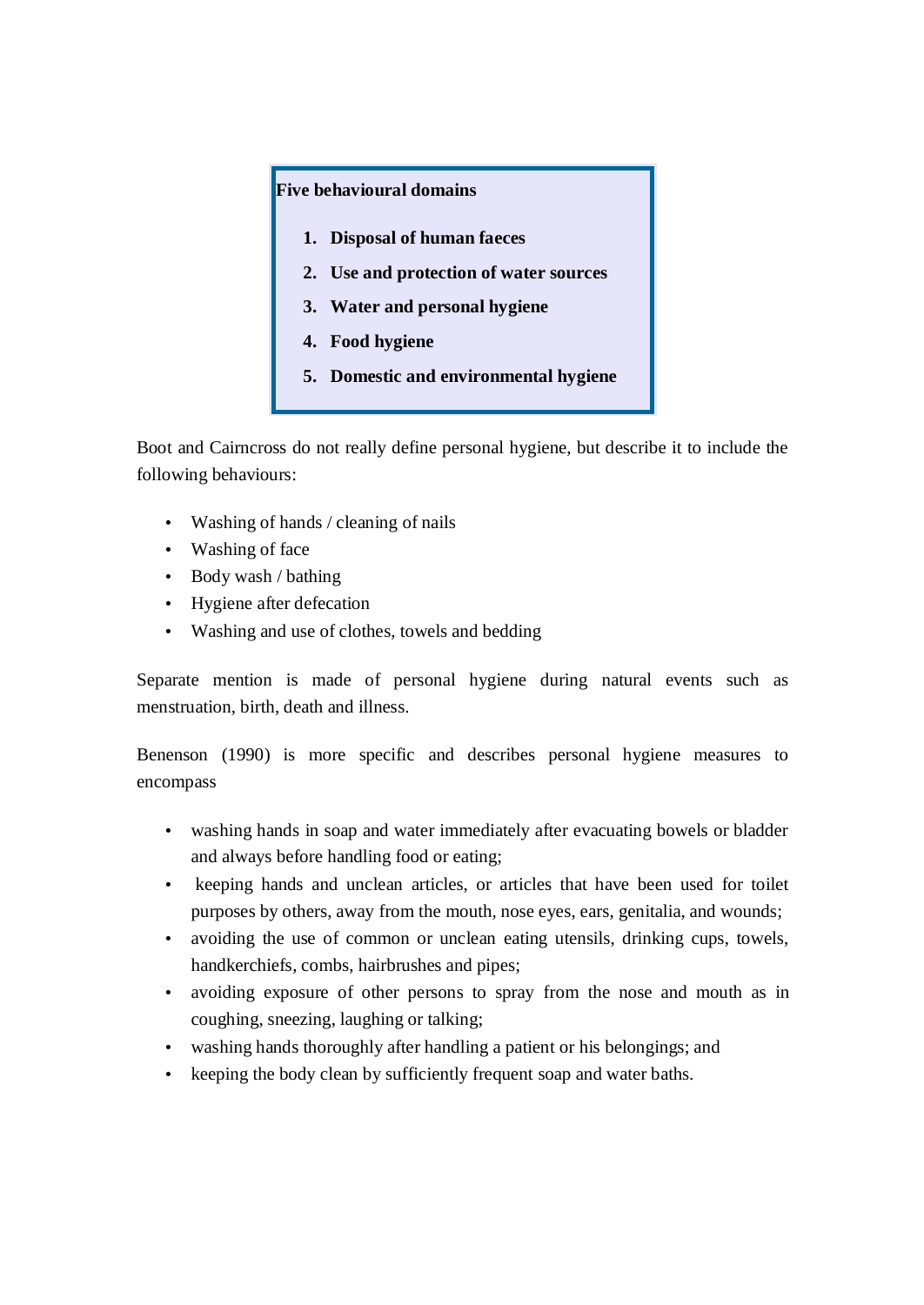In this fact sheet, the focus is on those hygiene behaviours that are generally considered to be associated with water and sanitation related diseases.

## **Relevance**

Different aspects of personal hygiene are of interest to different potential users of this fact sheet.

For *policy makers,* statistics on the burden of disease are an important source of information when defining their policies. Some of these diseases are water and sanitation related. For defining a policy that seeks to contribute to the prevention of these diseases, they are best served with some general insight in the importance of hygiene promotion. This provides them with a justification for hygiene promotion in their policies.

*Water and sanitation programme managers* seek information on how hygiene education can increase the effectiveness of interventions such as the construction of water supply and sanitary facilities. This will help them to optimize the allocation of human and financial resources in their programmes.

*Hygiene educators*, who actually implement hygiene education, may additionally be helped with more details on hygiene behaviours. They need to be well informed about the nature of the behaviour required (e.g. whether it concerns behaviour related to personal or environmental hygiene) and how to address behavioural change in communities.

## **The story for policy makers (and programme managers and hygiene educators)**

The pie-diagram below shows how diarrhoea and acute respiratory infections (ARI) make up half of the global burden of environmentally related diseases. Statistics such as these are also available for individual countries.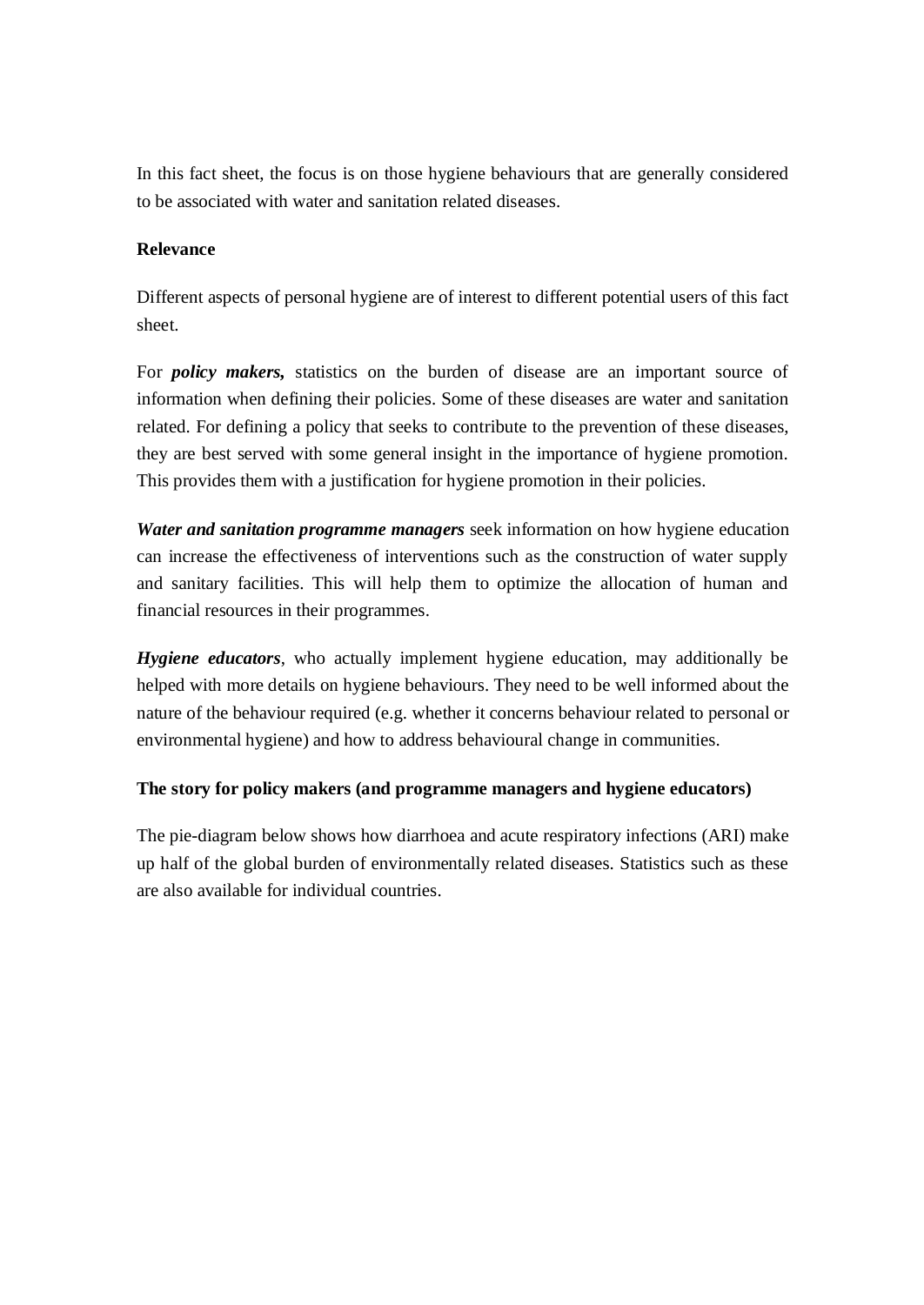

Source: Cairncross et al (2003a).

Much of the transmission of diarrhoea can be prevented by personal hygiene; there is also increasing evidence that hand washing can help to prevent ARI (Cairncross, 2003b).

The table (as attached) shows diseases which can be prevented by improving water and sanitation facilities and hygiene behaviours. It clearly shows the need for hygiene measures, given the role these measures play in cutting disease transmission routes. They can be divided into those that have a positive impact on the cleanliness of the environment and those having a positive impact on the cleanliness of people themselves: handwashing and washing clothes and body. The latter – personal hygiene behaviours – are the focus of this fact sheet.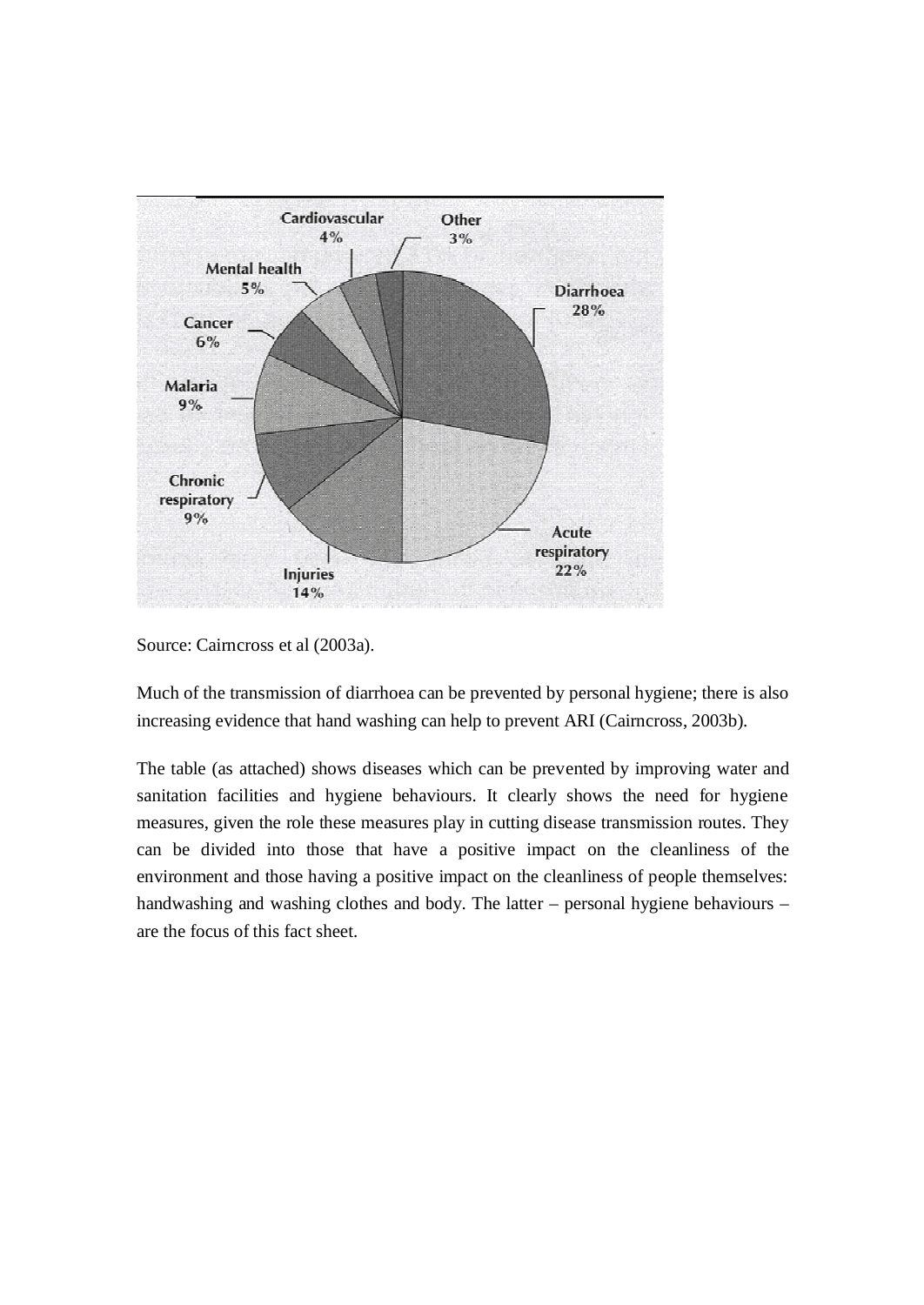| Transmission patterns and preventive measures for water- and sanitation-related diseases |  |  |
|------------------------------------------------------------------------------------------|--|--|
| common in emergency situations                                                           |  |  |

| Infection                                                | <b>Transmission</b> pattern                                                                                                                                                                                                                                                                   | Human<br>excreta | Solid<br>waste | Waste<br>water<br>disposal disposal disposal | Safe<br>water<br>chain | Hand-<br>wash-<br>ing | Food<br>hygiene | Washing<br>clothes<br>and body |
|----------------------------------------------------------|-----------------------------------------------------------------------------------------------------------------------------------------------------------------------------------------------------------------------------------------------------------------------------------------------|------------------|----------------|----------------------------------------------|------------------------|-----------------------|-----------------|--------------------------------|
| Various types<br>of diarrhoea,<br>dysentery,             | From human faeces to mouth (faecal-oral) via<br>multiple routes of faccal contaminated water,<br>fingers and hands, food, soil and surfaces.                                                                                                                                                  |                  |                |                                              | ✓                      | ✔                     |                 |                                |
| poliomyelitis,<br>typhoid and<br>paratyphoid,            | Animal faeces may also contain diarrhoeal<br>disease organisms.                                                                                                                                                                                                                               |                  |                |                                              |                        |                       |                 |                                |
| hepatitis A                                              |                                                                                                                                                                                                                                                                                               |                  |                |                                              |                        |                       |                 |                                |
| Roundworm<br>(Ascariasis).<br>Whipworm                   | From faeces to mouth: Worm eggs in human<br>facces have to reach soil to develop into an<br>infective stage before being ingested through                                                                                                                                                     |                  |                |                                              |                        | ✔                     | ✓               |                                |
| (Trichuriasis)                                           | raw food, dirty hands and playing with things<br>that have been in contact with infected soil. Soil<br>on feet and shoes can transport the eggs long<br>distances. Animals eating human facces pass on                                                                                        |                  |                |                                              |                        |                       |                 |                                |
| Hookworm                                                 | the eggs in their own facces.<br>From facces to skin (especially feet): Worm eggs<br>in the faeces have to reach moist soil, where they<br>hatch into larvae which enter the skin of<br>people's feet.                                                                                        | ✓                |                |                                              |                        |                       |                 |                                |
| Schistosomiasis<br>(Bilharzia)                           | From facces to urine to skin: Worm eggs in<br>human faeces or urine have to reach water where<br>they hatch and enter snails. In the snails they<br>develop and are passed on as free swimming<br>'cercariae' which penetrate the skin when people<br>come into contact with infested waters. | ✓                |                |                                              |                        |                       |                 |                                |
| Scabies,<br>Ringworm,<br>Yaws                            | From skin to skin: Both through direct skin<br>contact and through sharing of clothes,<br>bedclothes and towels.                                                                                                                                                                              |                  |                |                                              |                        |                       |                 |                                |
| Trachoma,<br>Conjunctivitis                              | From eyes to eyes: Both direct contact with the<br>discharge from an infected eye and through<br>contact with articles soiled by a discharge, such<br>as towels, bedding, clothing, wash basins,<br>washing water. Flies may also act as<br>transmission agents.                              |                  |                |                                              |                        |                       |                 |                                |
| Louse-borne<br>typhus, Louse-<br>born relapsing<br>fever | From person to person: Through bites of body<br>lice which travel from person-to-person contact<br>and through sharing clothes and bedclothes,<br>particularly when underwear is not washed<br>regularly.                                                                                     |                  |                |                                              |                        |                       |                 |                                |
| Malaria,<br>Dengue fever,<br>Yellow fever                | From person to person through the bite of<br>infected mosquitoes. The mosquito breeds in<br>standing water.                                                                                                                                                                                   |                  |                | ٧                                            |                        |                       |                 |                                |
| Leishmaniasis                                            | From person to person through the bite of<br>infected phlebotomine sandflies. The sandflies<br>breed in damp organic debris, including excreta<br>and solid waste.                                                                                                                            | ✔                |                |                                              |                        |                       |                 |                                |

Adapted from Boot, M. T. and Cairneross, A., 1993<br>and Ministry of Health, Uganda (1998a and b)

#### **The story for programme managers (and hygiene educators)**

Managers of water and sanitation programmes wish to improve people's living conditions by providing water and sanitation facilities. Reducing the distance to water points, improving the quality of water and the safe disposal of human excreta are indeed major improvements. However, they can be further optimized if they include hygiene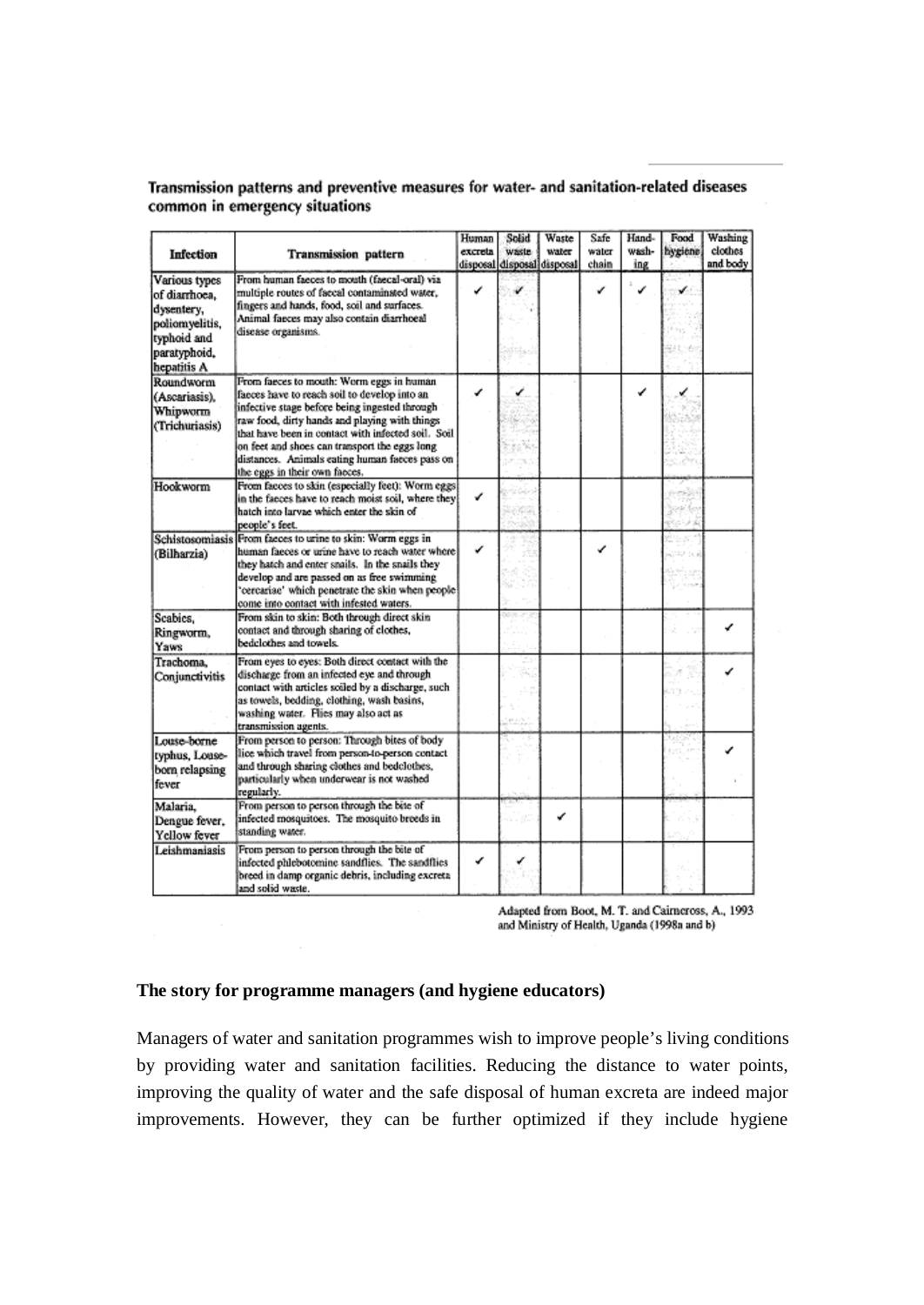promotion aimed at improving personal hygiene. Again, the table serves to demonstrate this, but figures comparing the impact of the various interventions are even more powerful. Frequent handwashing is the most important personal hygiene behaviour. Curtis and Cairncross (2002) did a literature review and found that the single personal hygiene practice of washing hands with soap is alone able to reduce diarrhoea incidence by over 40%.

According to Curtis and Cairncross (2003), handwashing with soap and water after contact with faecal material can reduce diarrhoeal diseases by 42%% or more. As indicated in the figure below, a more general review by Fewtrell et al (2004) found something similar.



### **The story for hygiene educators**

As we can see from the table, personal hygiene as well as the safe disposal of excreta is important for preventing various types of diarrhoea, trachoma and also roundworm and whipworm,. However, for other diseases (scabies, ringworm, conjunctivitis and louseborne typhus), personal hygiene is the single preventive measure to take.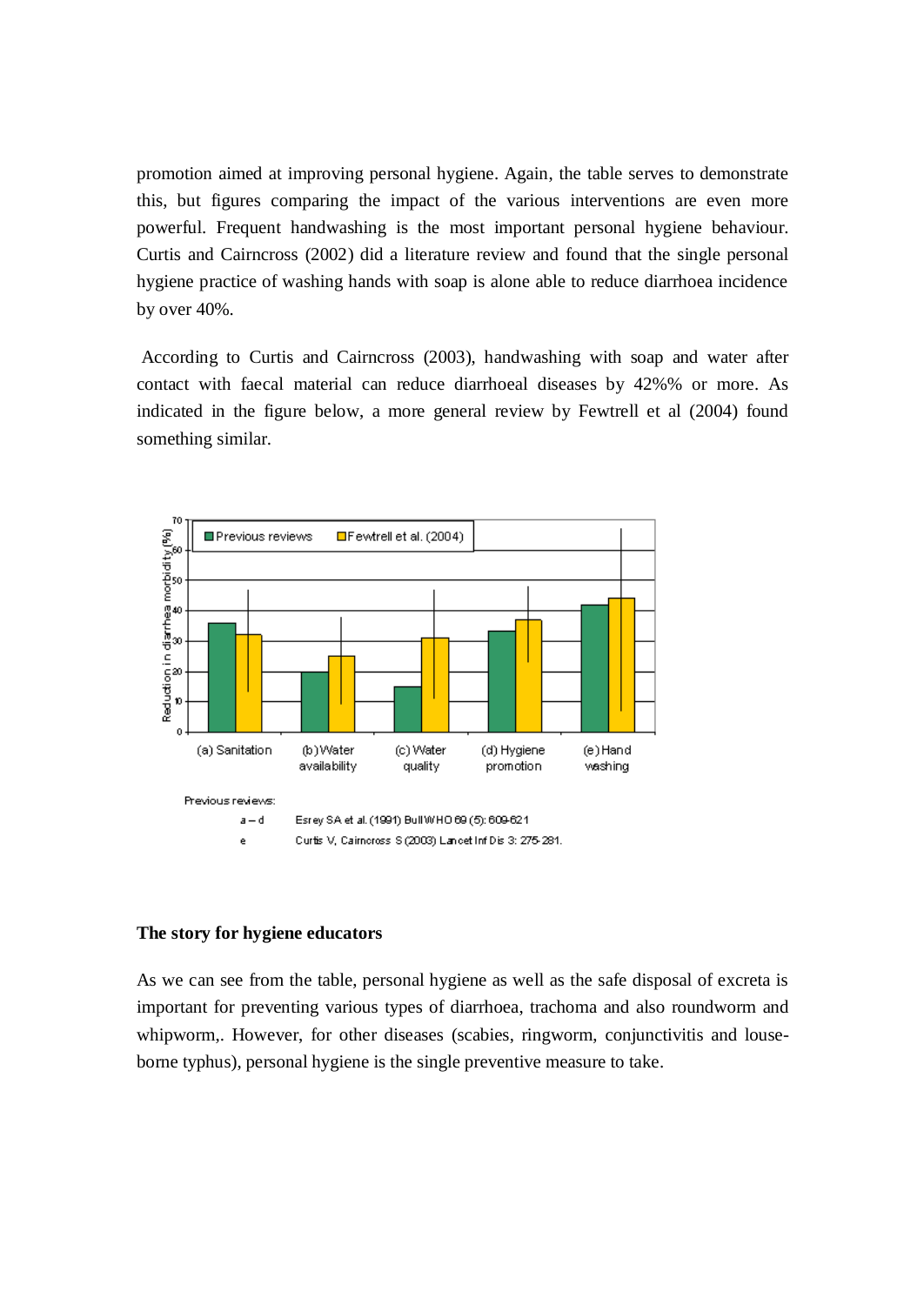Below we will take a closer look at the various personal hygiene behaviours by explaining their meaning for the prevention of disease transmission, their importance and the challenges hygiene promoters face when aiming at motivating people towards behavioural change.

## **The various personal hygiene behaviours discussed**

*Washing hands* is the most effective behaviour for the prevention of diarrhoea as well as for the prevention of roundworm and whipworm. In fact handwashing is widely practised in one form or the other. However, it is rarely done at the most crucial times and done effectively, that is with soap.

Hands get most dangerously soiled through human faeces and earth (possibly containing worm eggs). Therefore crucial moments for handwashing to cut transmissions routes are:

- § after defecation and after contact with children's faeces;
- § before handling food and after handling high risk food such as raw meat;
- § before eating and feeding children; and
- § before handling water.

Effective handwashing requires thorough *rubbing of the hands* while *using* soap and *sufficient water* to rinse it off. If soap is not available, ash or earth is nearly as effective.

*Cleaning fingernails* is closely related to handwashing. Handwashing as such does not ensure that fingernails are cleaned also. Whereas clean fingernails have an aesthetic value, from a health point of view they are particularly important when food is consumed or fed to infants using fingers.

Handwashing and cleaning fingernails also play a role in the prevention of eye and skin infections, such as scabies. When wiping infected eyes or scratching itching infected skin, bacteria or mites can settle on fingers and hence be transmitted.

Keeping fingernails clean requires them to be kept short and brushed regularly.

*Washing the body* is another behaviour relevant for the prevention of skin infections like scabies (caused by small mites living under the skin), and ringworm (a fungal infection).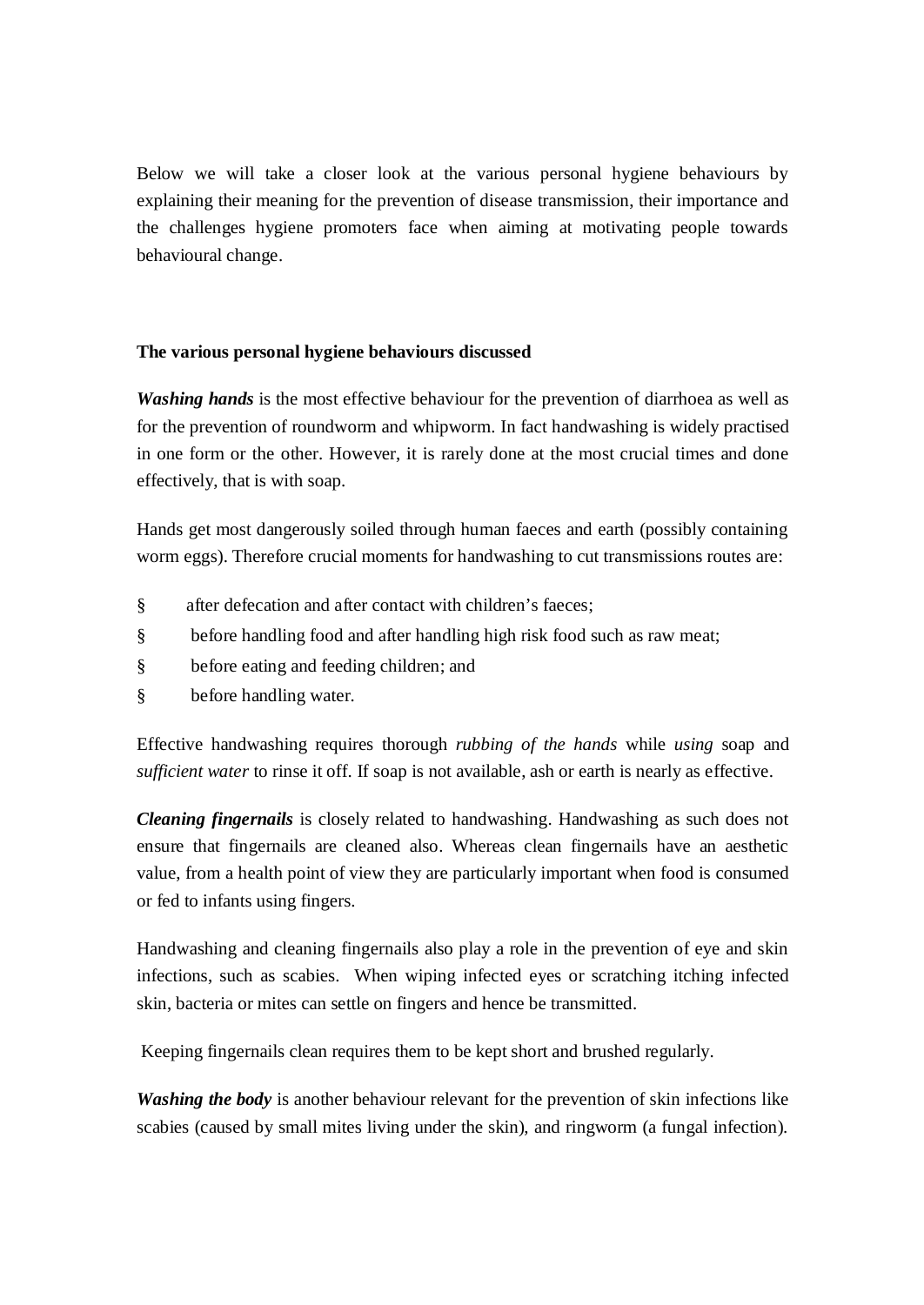Also louse-borne typhus and louse-borne relapsing fever do not persist with regular washing of the body and clothes. Washing is best done using running water and soap, whereby special attention needs to go to folds of the skin as well as to skin between fingers and toes.

*Washing the face* plays an important role in the prevention of eye-infections. Hygiene related eye infections include conjunctivitis and trachoma, an eye infection that may eventually cause blindness. Evidence from health research shows that a lower incidence of trachoma is associated with fewer flies sitting on eyes and more frequent washing of children's faces (Emerson et al 2000). When a person suffers from either of these two infections, washing the face regularly will remove the infectious discharge from the eyes. This prevents flies from being attracted to the infected eyes, thus becoming transmission agents. When the discharge is removed using bare fingers or a cloth, the bacteria can easily be picked up on the fingers or cloth and transmitted to anything else that they touch.

In Nepal and India for example women often use a corner of their sari to wipe a child's face. If one of the child's eyes is infected, transmission of the infection or re-infection easily occurs.

*Washing clothes and bedding* - like washing the body, washing clothes and bedding are major preventive measures for the transmission of scabies and louse-borne typhus and relapsing fever.

Someone can easily be infected with scabies or ringworm if s/he touches the clothes or bedclothes of a person with scabies. Lice, which may spread typhus or relapsing fever, hide in seams of clothes and bedclothes and these should therefore be thoroughly washed regularly. Communal use of clothes and bedclothes should be avoided.

## **Motivating for change**

Given the health impact of personal hygiene behaviour, one could easily assume that motivating people to practise it would be quite simple. However, a multitude of factors make effective hygiene promotion rather challenging. In the WELL fact sheet on hygiene promotion, Curtis describes a number of fallacies (ideas which many people believe to be true, but which in fact are false) on which hygiene education programmes are built. One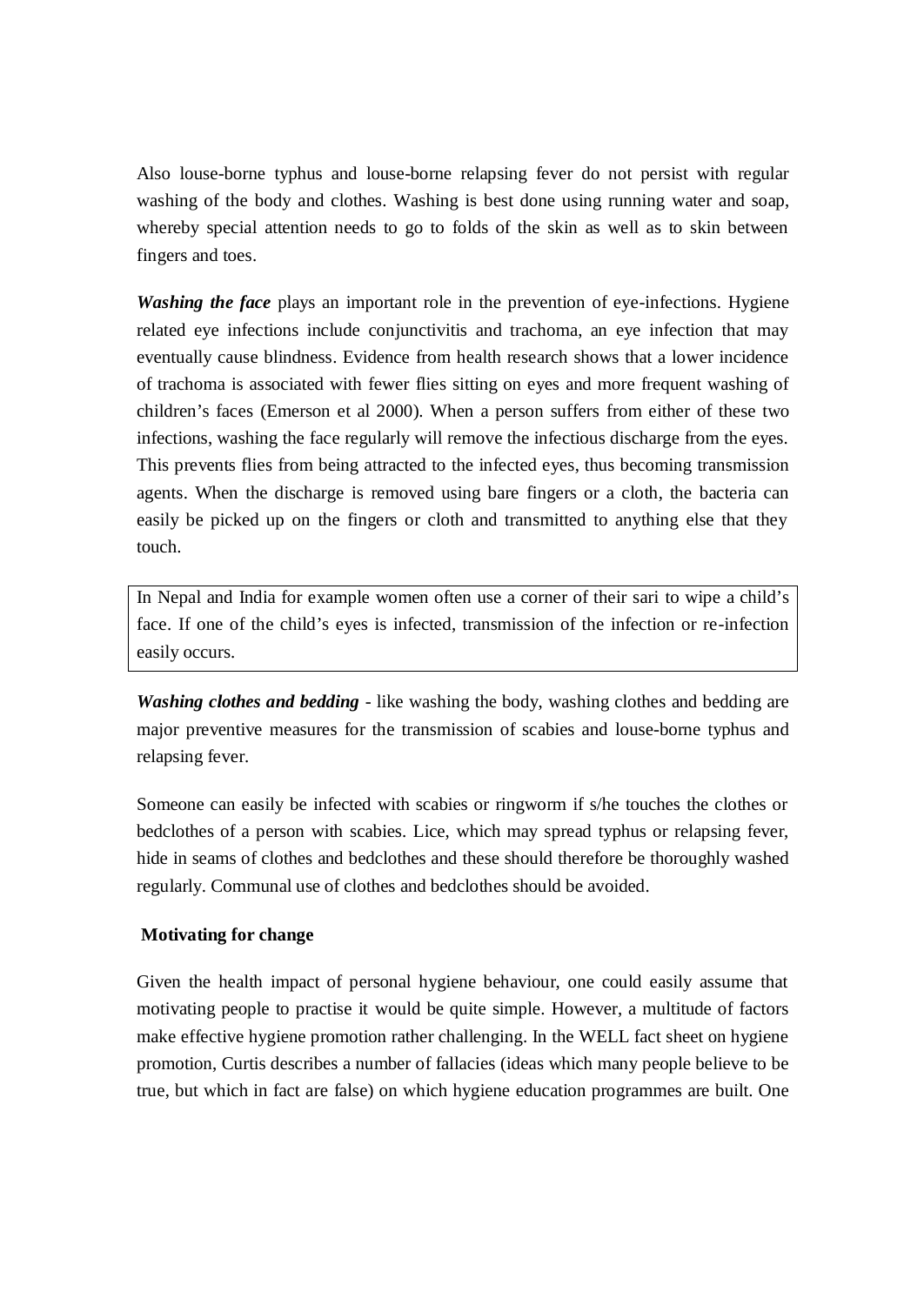of these fallacies is that new knowledge leads automatically to new practice. Research has indeed shown that this is not necessarily true (Shordt and Cairncross, 2004)

The other fallacies are:

- § Adults are 'clean slates' on which to write new ideas;
- § Adults have time and motivation to in learn new ideas;
- § A whole variety of hygiene practices should be encouraged;
- § Health education can be "added on" to an existing programme.

These fallacies indicate the need for an innovative approach to hygiene promotion. Building on field experiences, a number of key principles have been identified.

## **Key principles for effective hygiene promotion**

- § Target a small number of risk practices.
- § Target specific audiences.
- § Identify the motives for changed behaviour.
- § Hygiene messages need to be positive.
- § Identify appropriate channels of communication.
- § Decide on a cost-effective mix of channels.
- § Hygiene promotion needs to be carefully planned, executed, monitored and evaluated.

Source: Curtis, WELL fact sheet on Hygiene Promotion

### **The enabling environment**

However, for hygiene promotion to be effective, i.e. to lead to actual hygiene improvement, it should not be looked at in isolation. The USAID Environmental Health Project (www.ehproject.org) developed the Hygiene Improvement Framework. This offers a good framework that shows how the combination of hygiene promotion, access to hardware and a conducive enabling environment all contribute to hygiene improvement, including improvements in personal hygiene.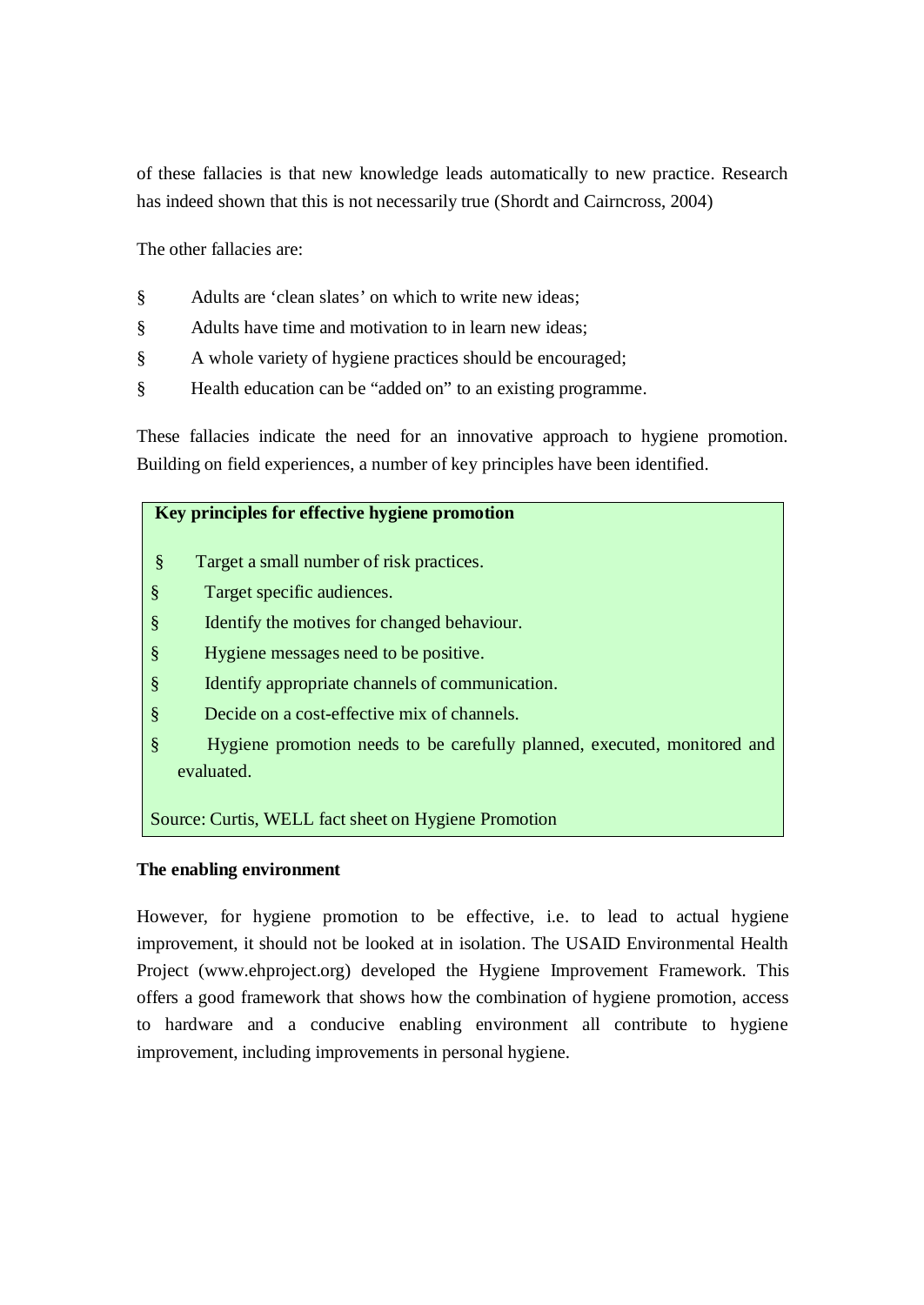

For example: to wash a child's face one needs access to water and sustainable access to water requires community organizations and well functioning financing and costrecovery strategies.

The most obvious enabling condition for personal hygiene is the availability of water. However, recent research has also shown that for behavioural change to occur and be sustained there is a need to continue the hygiene promotion until the new behaviour has become entrenched (Shordt and Cairncross, 2004).

More information on how to implement and evaluate hygiene promotion can be found in WELL fact sheets i) Hygiene Promotion, ii) Evaluation of Hygiene Promotion and iii) Social Marketing.

## **Key References**

Esrey, S. et al (1991). Effects of improved water supply and sanitation on ascariasis, diarrhea, dracunculiasis, hookworm infection, schistosomiasis, and trachoma. Bulletin of the World Health Organization 69(5):609-621..

Boot, M. and Cairncross, S. (1993). Actions Speak. The study of hygiene behaviour in water and sanitation projects. Delft: IRC and LSHTM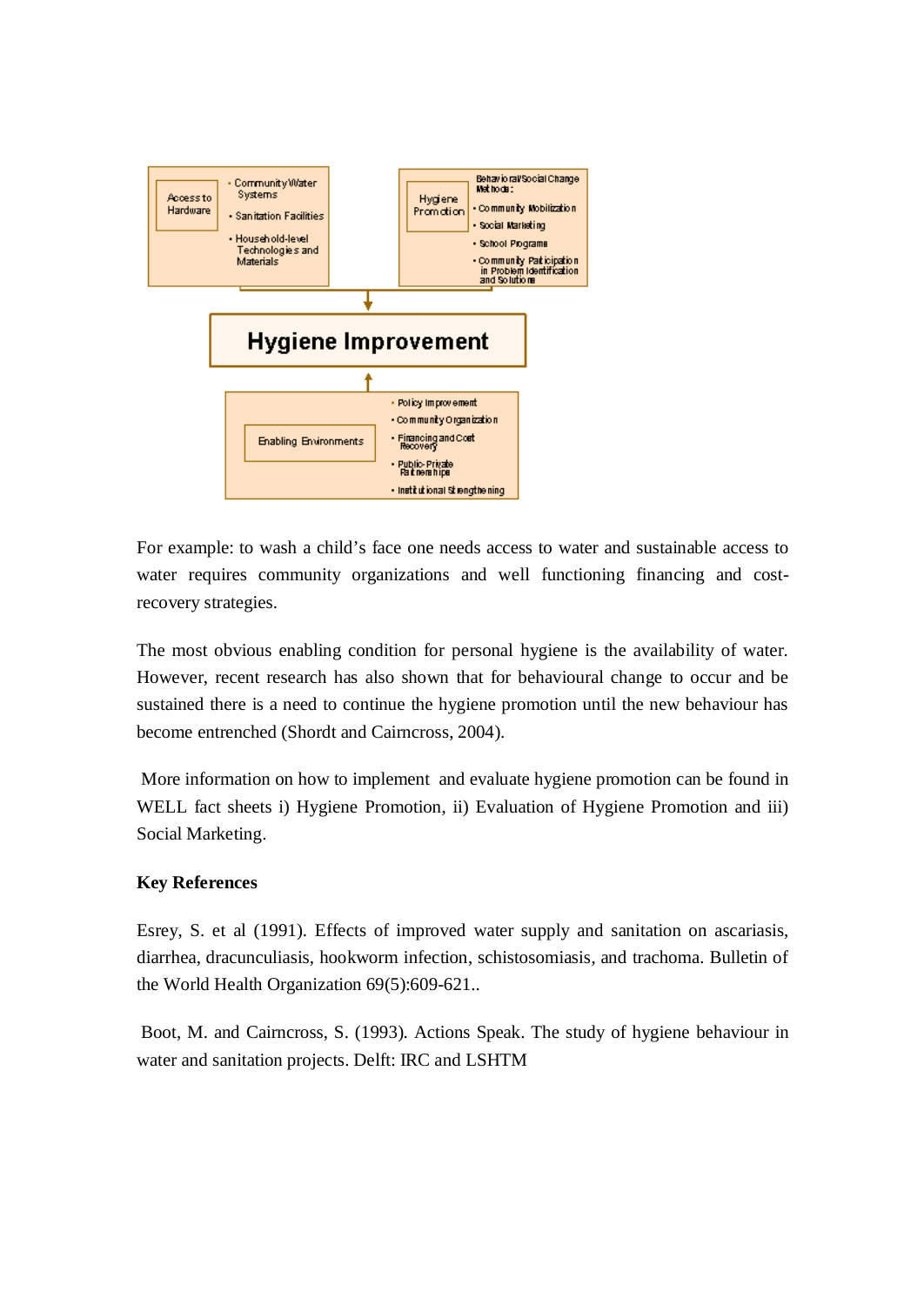Benenson, A. (1990). Control of communicable diseases in man: an official report of the American Public Health Association. 15<sup>th</sup> edition. Washington DC.

Cairncross, S. et al (2003a). Health, Environment and the burden of disease; a guidance note. London: Department for International Development. **http://www.dfid.gov.uk/Pubs/files/DFID%20He1.pdf**

Cairncross, S. (2003b). Editorial: Handwashing with soap – a new way to prevent ARIs? Tropical Medicine & International Health 8 (8): 677-679

Cave, B. and Curtis, V. (1999). Effectiveness of promotional techniques in environmental health. WELL Study no. 165. London School of Hygiene & Tropical Medicine for DFID **http://www.lboro.ac.uk/well/resources/**

Curtis, V. and Cairncross, S. (2003). Effect of washing hands with soap on diarrhoea risk in the community: a systematic review. Lancet Infectious Diseases 3**:** 275-281.

Almedom, A. et al (1997). Hygiene evaluation procedures; approaches and methods for assessing water and sanitation related hygiene practices. International Nutrition Foundation for Developing Countries. Boston, USA.

Emerson, P. et al (2000). Review of the evidence base for the 'F' and 'E' components of the SAFE strategy for trachoma control. In: Tropical Medicine and International Health, vol. 5, no. 8, p. 515-27.

Curtis, V. WELL-fact sheet Hygiene promotion. **http://www.lboro.ac.uk/well/resources/fact-sheets/fact-sheets-htm/hp.htm**

Shordt, K. and Cairncross, S. (2004). Sustainability of hygiene behaviour and the effectiveness of change interventions; findings from a multi-country research and implications for water and sanitation programmes. IRC, The Hague. **http://www.ehproject.org/pubs/globalhealth/hif-bw.doc**

Fewtrell, L., Kay, D., Enanoria, W., Haller, L., Kaufmann, RB. and Colford, J.M. (2005). Water, sanitation and hygiene interventions to reduce diarrhoea in developing countries; a systematic review and meta-analysis. Lancet Infectious Diseases 5(1):42-52.